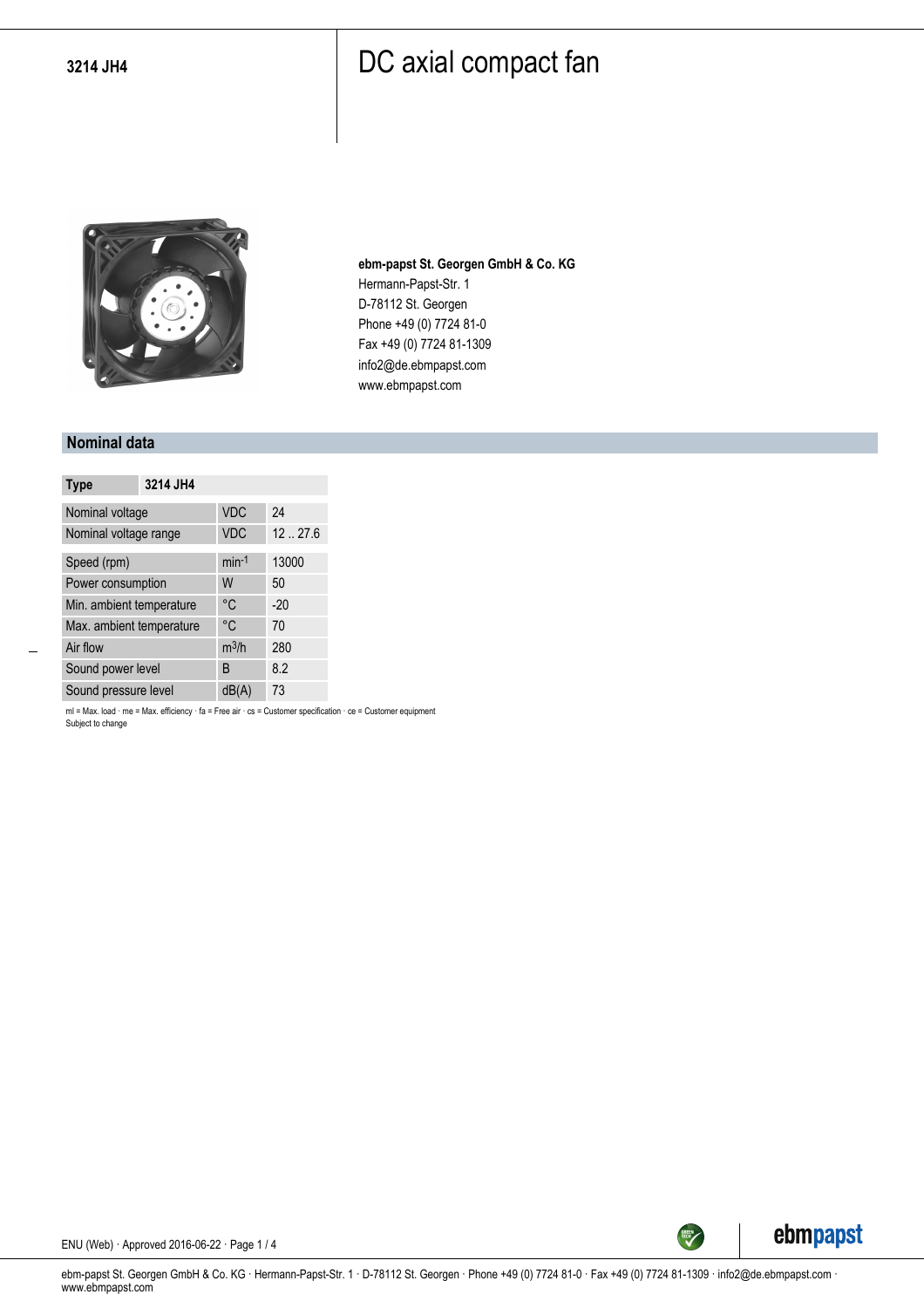### **Technical description**

| <b>General description</b><br>operating point.<br><b>Housing material</b><br>Glass-fiber reinforced PBT plastic<br><b>Impeller material</b><br>Glass-fiber reinforced PA plastic<br>Weight<br>0.280 kg<br>92 x 92 x 38 mm<br><b>Dimensions</b><br><b>Airflow direction</b><br>Exhaust over struts<br>Direction of rotation<br>Clockwise, viewed toward rotor<br>Ball bearing<br><b>Storage</b><br>Service life L10 at 40 °C<br>60000h<br>Service life L10 at maximum<br>30000 h<br>temperature<br>Leads AWG 22, TR 64, stripped and tin-plated.<br>Cable<br><b>Motor protection</b><br>Protection against reverse polarity and blocked rotor.<br>Approval<br>VDE, CSA, UL<br><b>Option</b><br>Speed signal |                                                                                    |
|------------------------------------------------------------------------------------------------------------------------------------------------------------------------------------------------------------------------------------------------------------------------------------------------------------------------------------------------------------------------------------------------------------------------------------------------------------------------------------------------------------------------------------------------------------------------------------------------------------------------------------------------------------------------------------------------------------|------------------------------------------------------------------------------------|
|                                                                                                                                                                                                                                                                                                                                                                                                                                                                                                                                                                                                                                                                                                            | * Power consumption when wide open; these values may be considerably higher at the |
|                                                                                                                                                                                                                                                                                                                                                                                                                                                                                                                                                                                                                                                                                                            |                                                                                    |
|                                                                                                                                                                                                                                                                                                                                                                                                                                                                                                                                                                                                                                                                                                            |                                                                                    |
|                                                                                                                                                                                                                                                                                                                                                                                                                                                                                                                                                                                                                                                                                                            |                                                                                    |
|                                                                                                                                                                                                                                                                                                                                                                                                                                                                                                                                                                                                                                                                                                            |                                                                                    |
|                                                                                                                                                                                                                                                                                                                                                                                                                                                                                                                                                                                                                                                                                                            |                                                                                    |
|                                                                                                                                                                                                                                                                                                                                                                                                                                                                                                                                                                                                                                                                                                            |                                                                                    |
|                                                                                                                                                                                                                                                                                                                                                                                                                                                                                                                                                                                                                                                                                                            |                                                                                    |
|                                                                                                                                                                                                                                                                                                                                                                                                                                                                                                                                                                                                                                                                                                            |                                                                                    |
|                                                                                                                                                                                                                                                                                                                                                                                                                                                                                                                                                                                                                                                                                                            |                                                                                    |
|                                                                                                                                                                                                                                                                                                                                                                                                                                                                                                                                                                                                                                                                                                            |                                                                                    |
|                                                                                                                                                                                                                                                                                                                                                                                                                                                                                                                                                                                                                                                                                                            |                                                                                    |
|                                                                                                                                                                                                                                                                                                                                                                                                                                                                                                                                                                                                                                                                                                            |                                                                                    |
|                                                                                                                                                                                                                                                                                                                                                                                                                                                                                                                                                                                                                                                                                                            |                                                                                    |
|                                                                                                                                                                                                                                                                                                                                                                                                                                                                                                                                                                                                                                                                                                            |                                                                                    |



ENU (Web) · Approved 2016-06-22 · Page 2 / 4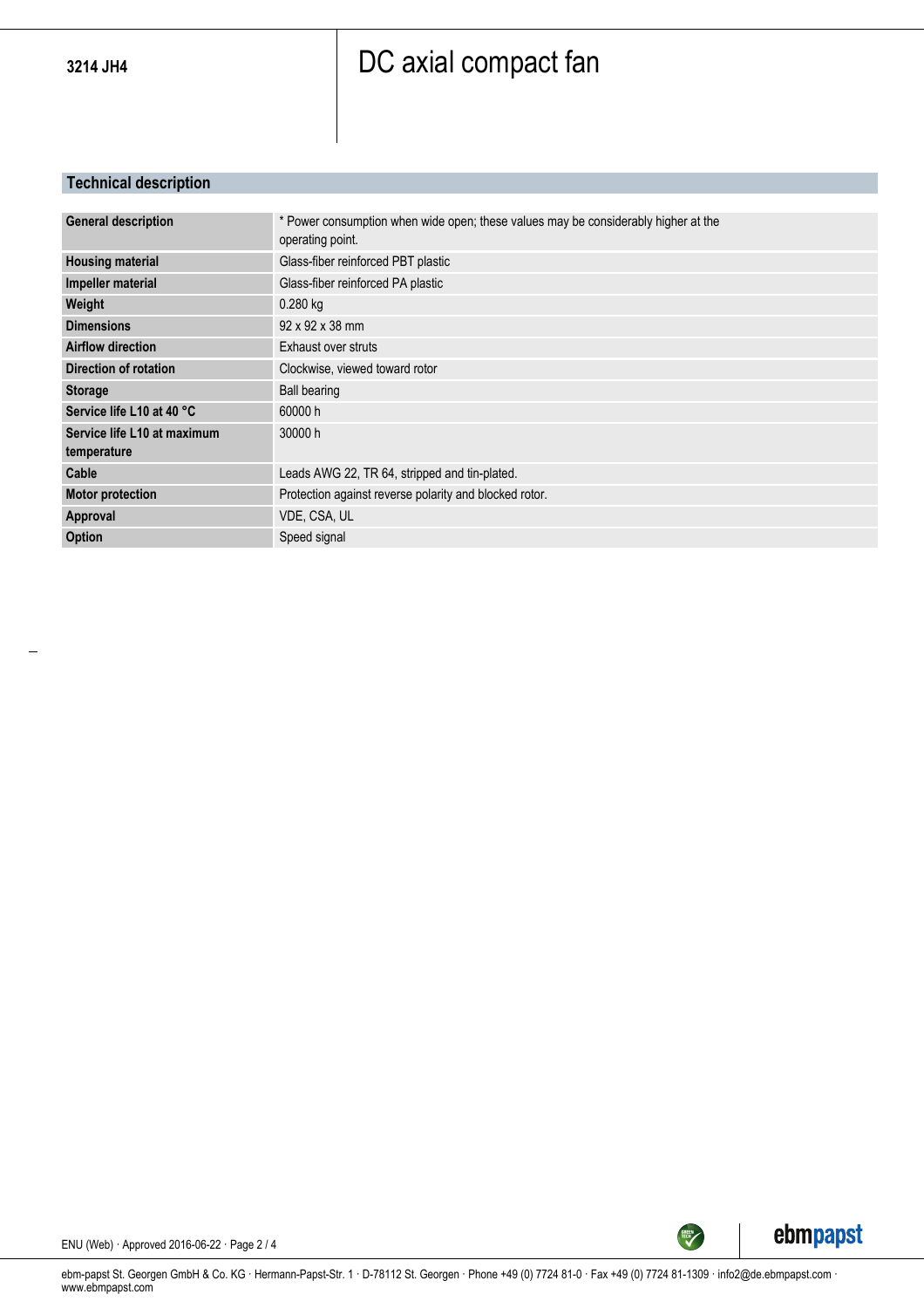### **Product drawing**





ENU (Web) · Approved 2016-06-22 · Page 3 / 4